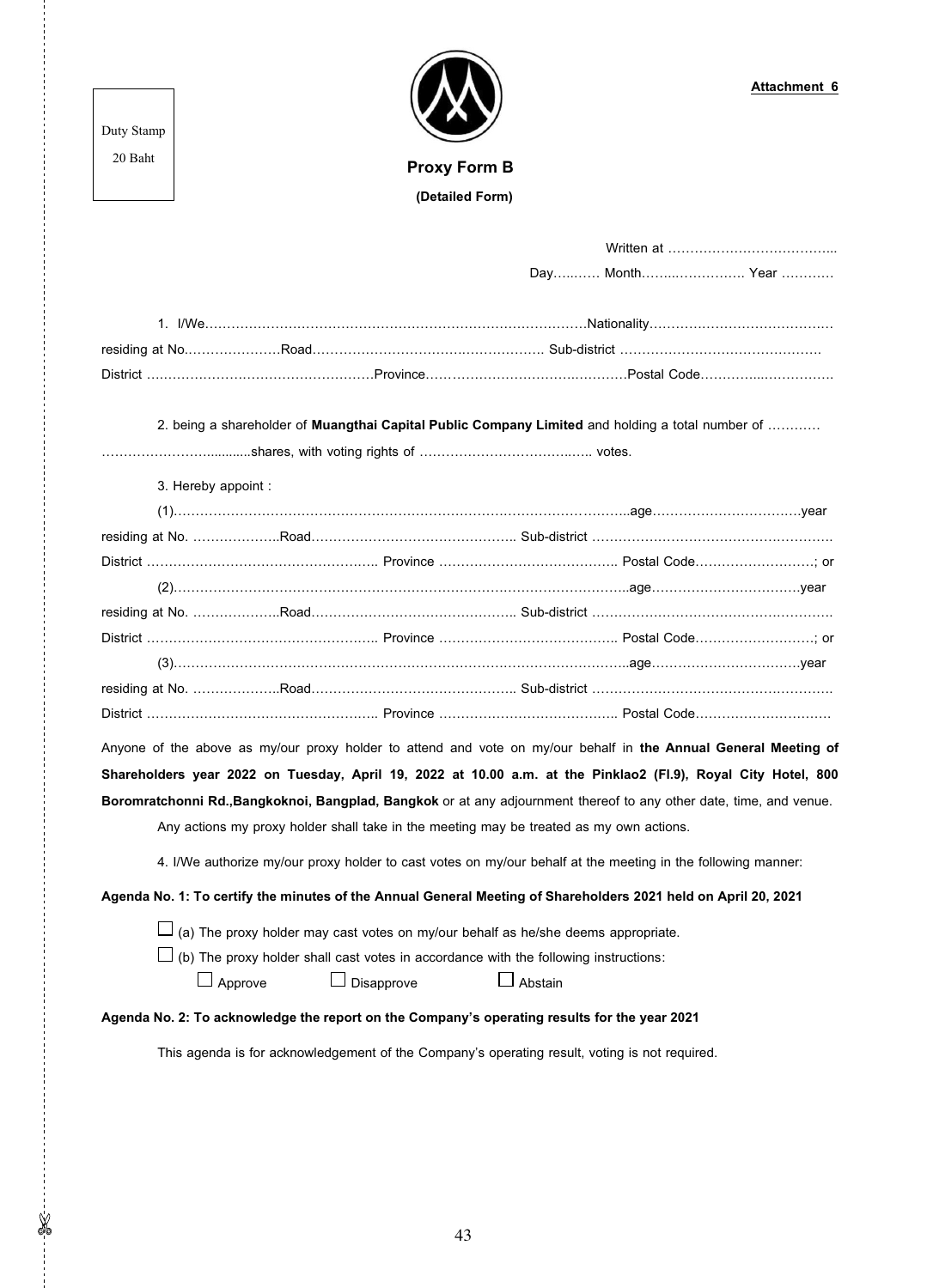|                                                                                                      | Agenda No. 3: To consider and approve the financial statements for the year ended December 31, 2021 |                                                |                                                                                                                   |  |  |  |
|------------------------------------------------------------------------------------------------------|-----------------------------------------------------------------------------------------------------|------------------------------------------------|-------------------------------------------------------------------------------------------------------------------|--|--|--|
| (a) The proxy holder may cast votes on my/our behalf as he/she deems appropriate.                    |                                                                                                     |                                                |                                                                                                                   |  |  |  |
|                                                                                                      |                                                                                                     |                                                | (b) The proxy holder shall cast votes in accordance with the following instructions:                              |  |  |  |
|                                                                                                      | Approve                                                                                             | Disapprove                                     | Abstain                                                                                                           |  |  |  |
|                                                                                                      |                                                                                                     |                                                |                                                                                                                   |  |  |  |
|                                                                                                      | Agenda No. 4: To consider and approve the 2021 profit allacation and the dividend payment           |                                                |                                                                                                                   |  |  |  |
|                                                                                                      |                                                                                                     |                                                | (a) The proxy holder may cast votes on my/our behalf as he/she deems appropriate.                                 |  |  |  |
|                                                                                                      |                                                                                                     |                                                | (b) The proxy holder shall cast votes in accordance with the following instructions:                              |  |  |  |
|                                                                                                      | $\Box$ Approve                                                                                      | Disapprove                                     | Abstain                                                                                                           |  |  |  |
|                                                                                                      |                                                                                                     |                                                | Agenda No. 5: To consider and approve the election of directors in replacement of those to be retired by rotation |  |  |  |
|                                                                                                      |                                                                                                     |                                                | (a) The proxy holder may cast votes on my/our behalf as he/she deems appropriate.                                 |  |  |  |
|                                                                                                      |                                                                                                     |                                                | (b) The proxy holder shall cast votes in accordance with the following instructions:                              |  |  |  |
|                                                                                                      |                                                                                                     | To elect all nominated persons as a group      |                                                                                                                   |  |  |  |
|                                                                                                      | $\Box$ Approve                                                                                      | $\Box$<br>Disapprove                           | Abstain                                                                                                           |  |  |  |
|                                                                                                      |                                                                                                     | To elect each nominated person individually    |                                                                                                                   |  |  |  |
|                                                                                                      |                                                                                                     | Name of the director: Adm.Apichart Pengsritong |                                                                                                                   |  |  |  |
|                                                                                                      | $\Box$ Approve                                                                                      | Disapprove                                     | Abstain                                                                                                           |  |  |  |
|                                                                                                      |                                                                                                     | Name of the director: Mr.Chuchat Petaumpai     |                                                                                                                   |  |  |  |
|                                                                                                      | $\Box$ Approve                                                                                      | Disapprove                                     | Abstain                                                                                                           |  |  |  |
| Agenda No. 6: To consider and approve directors' remuneration in year 2022                           |                                                                                                     |                                                |                                                                                                                   |  |  |  |
|                                                                                                      |                                                                                                     |                                                | (a) The proxy holder may cast votes on my/our behalf as he/she deems appropriate.                                 |  |  |  |
|                                                                                                      |                                                                                                     |                                                | (b) The proxy holder shall cast votes in accordance with the following instructions:                              |  |  |  |
|                                                                                                      | $\Box$ Approve                                                                                      | Disapprove                                     | Abstain                                                                                                           |  |  |  |
|                                                                                                      |                                                                                                     |                                                | Agenda No. 7: To consider and approve the appointment of the auditors and their remuneration for the year 2022    |  |  |  |
|                                                                                                      |                                                                                                     |                                                |                                                                                                                   |  |  |  |
|                                                                                                      |                                                                                                     |                                                | (a) The proxy holder may cast votes on my/our behalf as he/she deems appropriate.                                 |  |  |  |
|                                                                                                      |                                                                                                     |                                                | (b) The proxy holder shall cast votes in accordance with the following instructions:                              |  |  |  |
|                                                                                                      | $\Box$ Approve                                                                                      | Disapprove                                     | Abstain                                                                                                           |  |  |  |
| Agenda No. 8: To consider and approve the issuance and offering the debentures.                      |                                                                                                     |                                                |                                                                                                                   |  |  |  |
|                                                                                                      |                                                                                                     |                                                | (a) The proxy holder may cast votes on my/our behalf as he/she deems appropriate.                                 |  |  |  |
|                                                                                                      |                                                                                                     |                                                | (b) The proxy holder shall cast votes in accordance with the following instructions:                              |  |  |  |
|                                                                                                      | $\Box$ Approve                                                                                      | Disapprove                                     | Abstain                                                                                                           |  |  |  |
|                                                                                                      |                                                                                                     |                                                |                                                                                                                   |  |  |  |
| Agenda No. 9: To consider and approve the amendment of the objectives and amending the Memorandum of |                                                                                                     |                                                |                                                                                                                   |  |  |  |
|                                                                                                      |                                                                                                     | <b>Association Clause 3. of the Company</b>    |                                                                                                                   |  |  |  |
|                                                                                                      | (a) The proxy holder may cast votes on my/our behalf as he/she deems appropriate.                   |                                                |                                                                                                                   |  |  |  |
|                                                                                                      | (b) The proxy holder shall cast votes in accordance with the following instructions:                |                                                |                                                                                                                   |  |  |  |
|                                                                                                      | Approve                                                                                             | Disapprove                                     | Abstain                                                                                                           |  |  |  |